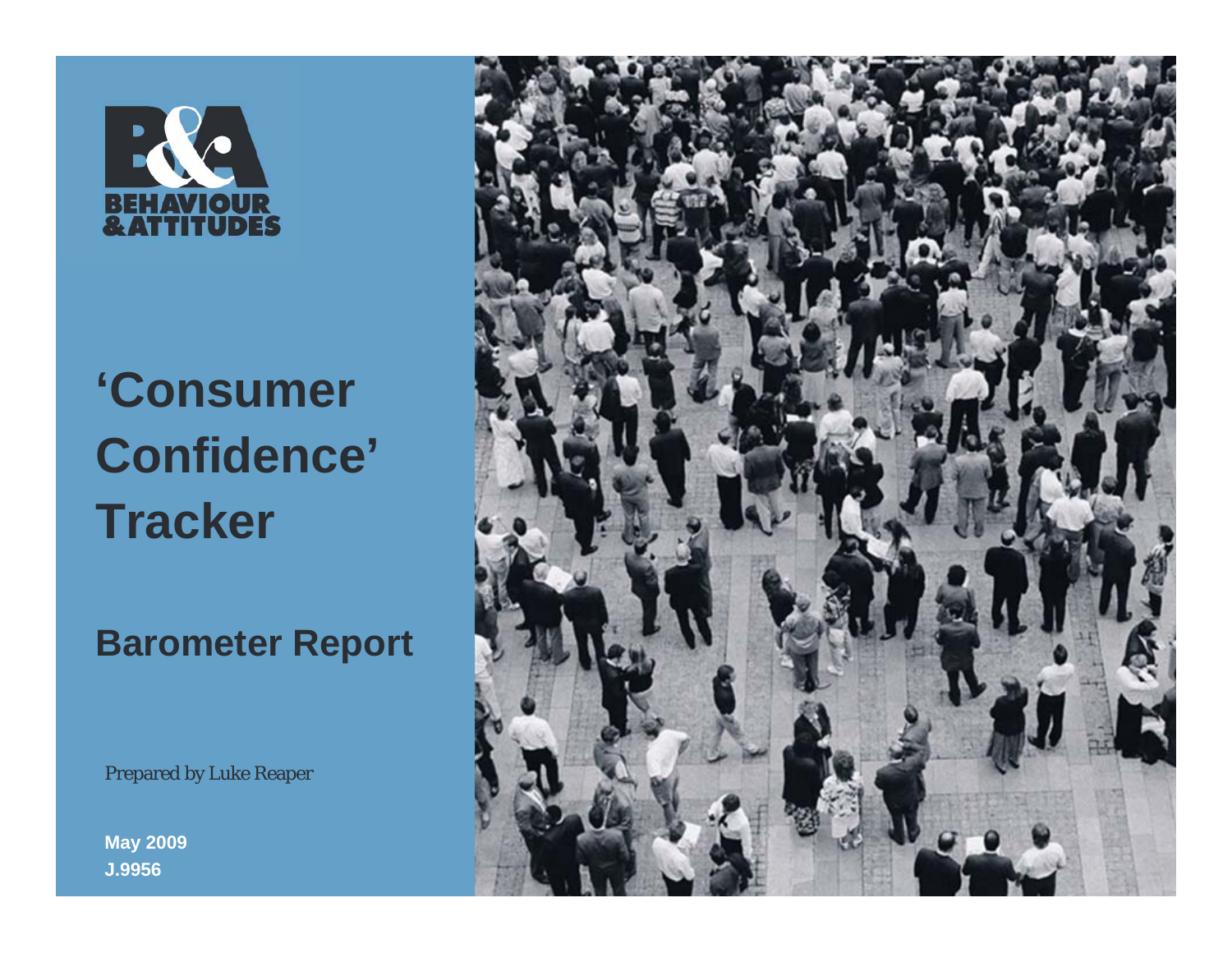#### **Introduction**

- $\bullet$  This report presents the findings of the latest phase of the Behaviour & Attitudes Consumer Confidence Tracker.
- $\bullet$  Survey results for each phase are based on a sample of 1,000 adults aged 16+, quota controlled in terms of age, gender, socio-economic class and region to reflect the profile of the adult population of the Republic of Ireland.
- $\bullet$  All interviewing on the survey is conducted on our bi-monthly face-to-face Barometer by trained members of the B&A field force working under ESOMAR guidelines.
- $\bullet$ Fieldwork on the latest wave was carried out between 18<sup>th</sup> and 28<sup>th</sup> May 2009.
- $\bullet$  At the end of this report we have also included some of the latest CSO figures on GNP, retail sales, unemployment and inflation.
- $\bullet$  The figures contained within the B&A Consumer Confidence Barometer have an estimated margin of error  $\pm$  3.2%.

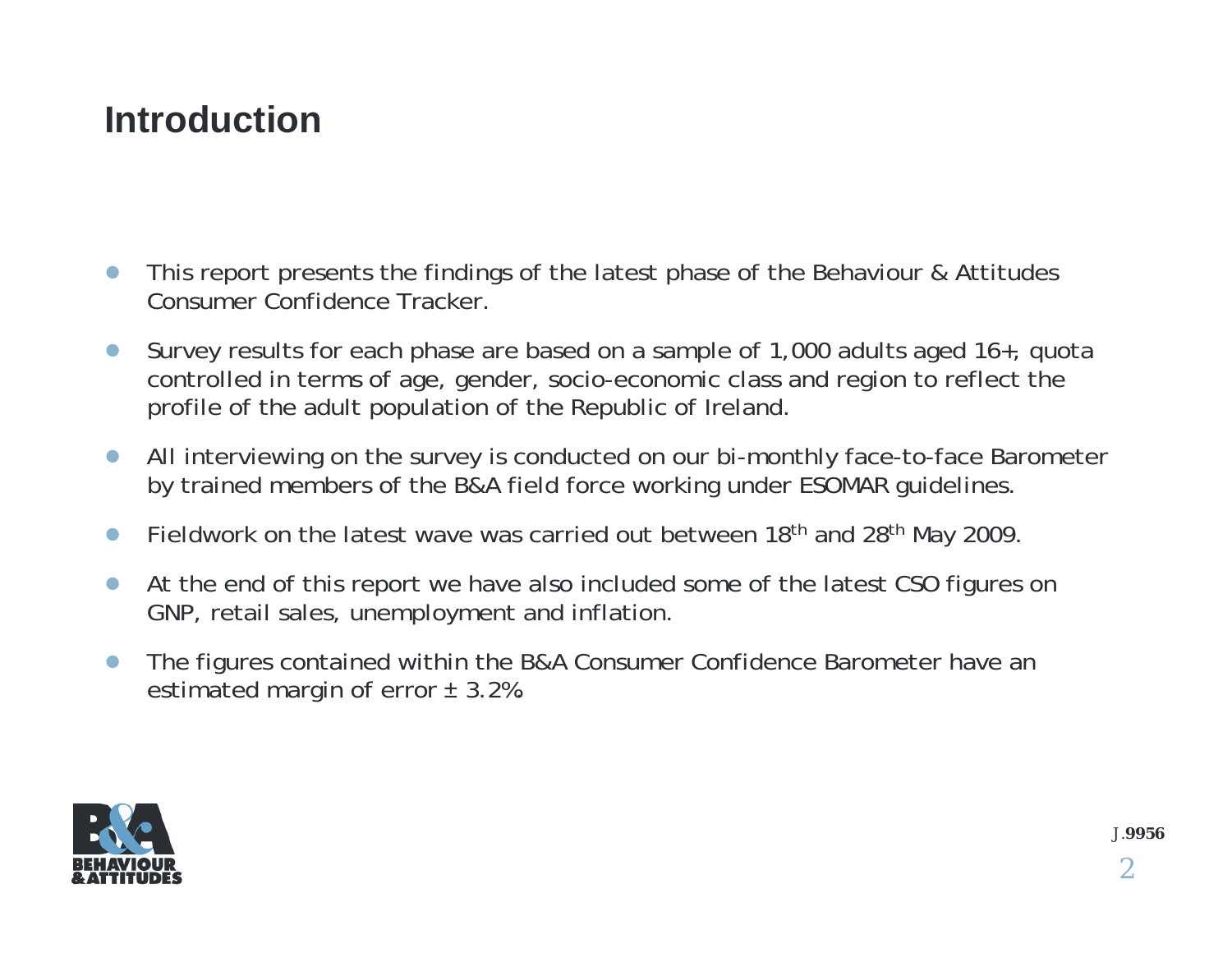### **Summary**

 $\bullet$  The table below summarises the net scores for each element of May 2009 compared to previous waves. Note the historic low for income expectations next year.

|                                               | <b>Pre 2008</b><br><b>Historic Low</b> |                            | 2008              |       |       |       |       |                   | 2009  |       |
|-----------------------------------------------|----------------------------------------|----------------------------|-------------------|-------|-------|-------|-------|-------------------|-------|-------|
|                                               | <b>Date</b>                            | <b>Net</b><br><b>Score</b> | <b>Net Scores</b> |       |       |       |       | <b>Net Scores</b> |       |       |
| <b>UNWTD. SAMPLE</b>                          | Date                                   | Score                      | Jan               | Mar   | July  | Sept  | Oct   | <b>Dec</b>        | Mar   | May   |
|                                               | %                                      | %                          | %                 | %     | $\%$  | %     | %     | %                 | %     | %     |
| Economy - looking back a year                 | Nov '02                                | $-62$                      | $-41$             | $-55$ | $-69$ | $-73$ | $-77$ | $-79$             | $-88$ | $-93$ |
| Economy - looking forward one<br>year         | <b>Nov '02</b>                         | $-63$                      | $-42$             | $-56$ | $-66$ | $-67$ | $-65$ | $-69$             | $-74$ | $-76$ |
| Personal finance - looking back a<br>year     | <b>Nov '02</b>                         | $-40$                      | $-12$             | $-9$  | $-32$ | $-48$ | $-43$ | $-50$             | $-57$ | $-62$ |
| Personal finances - looking<br>forward a year | <b>Nov '02</b>                         | $-20$                      | 3                 | $-1$  | $-20$ | $-26$ | $-38$ | $-44$             | $-54$ | $-63$ |
| Personal assets - looking forward<br>one year | Jan'02                                 | $-2$                       | $-4$              | $-20$ | $-19$ | $-27$ | $-38$ | $-39$             | $-55$ | $-53$ |
| Purchasing intentions - the year<br>ahead     | <b>Nov '02</b>                         | $-24$                      | $-5$              | $-13$ | $-28$ | $-34$ | $-43$ | $-51$             | $-61$ | $-55$ |
| Savings - the year ahead                      | <b>Nov '02</b>                         | $-35$                      | $-13$             | $-4$  | $-35$ | $-34$ | $-50$ | $-52$             | $-56$ | $-56$ |

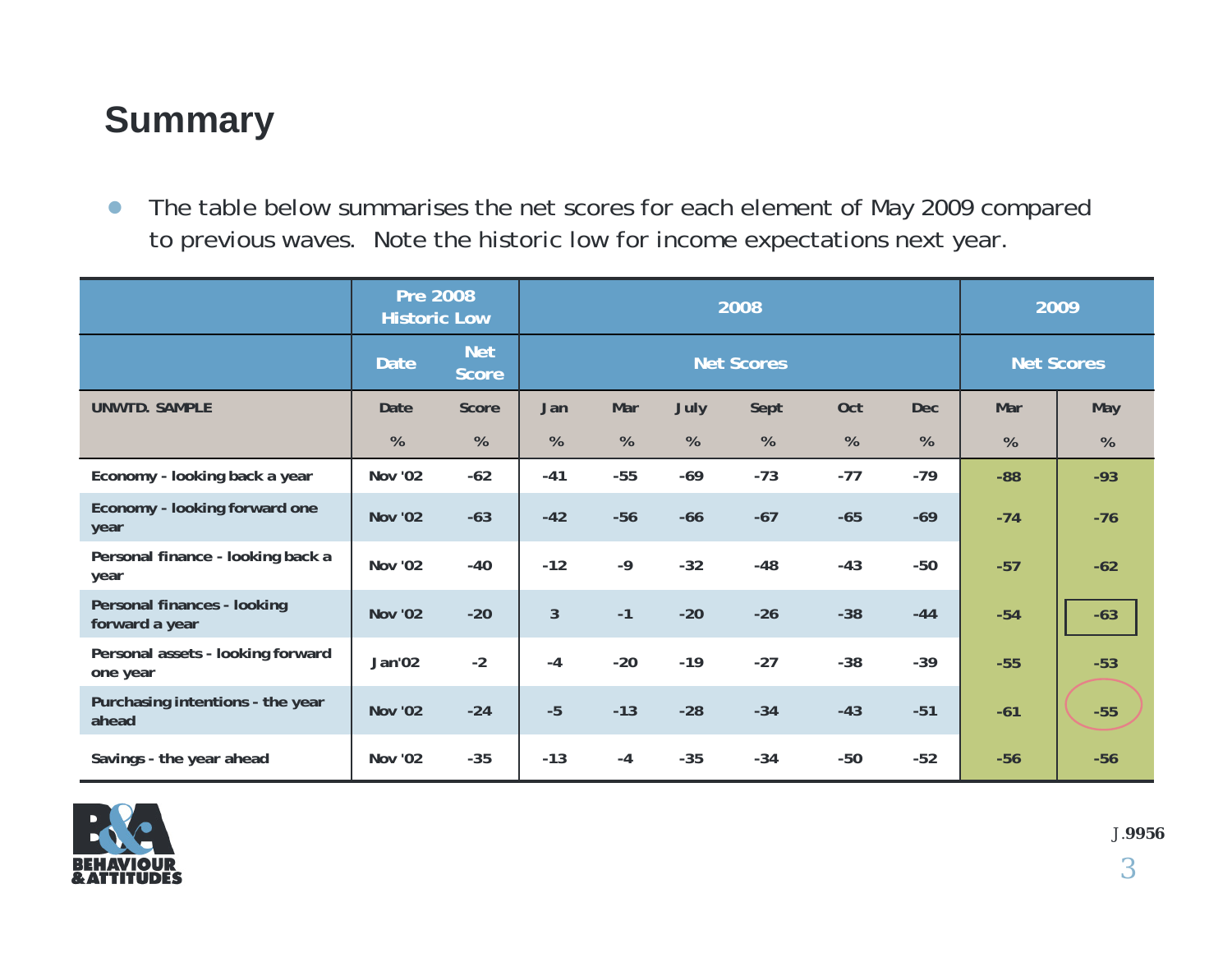#### **Summary**

- $\bullet$  Concerns about the economy in the coming year are still evident, but perceptions appear to be hitting the bottom.
- $\bullet$  People are showing increased personal financial fears about their future prospects in terms of income and job security.
- $\bullet$  In addition, the declines registered over the last number of waves in regard to savings plans appear to have plateaued.
- $\bullet$  Purchasing intentions for the year ahead are showing some signs of recovery, as people begin to access their savings more readily.
- $\bullet$  The latest CSO retail sales estimates for June 2009 registers a month on month increase in both value and volume terms, which perhaps echoes consumer spending intentions for the year ahead.

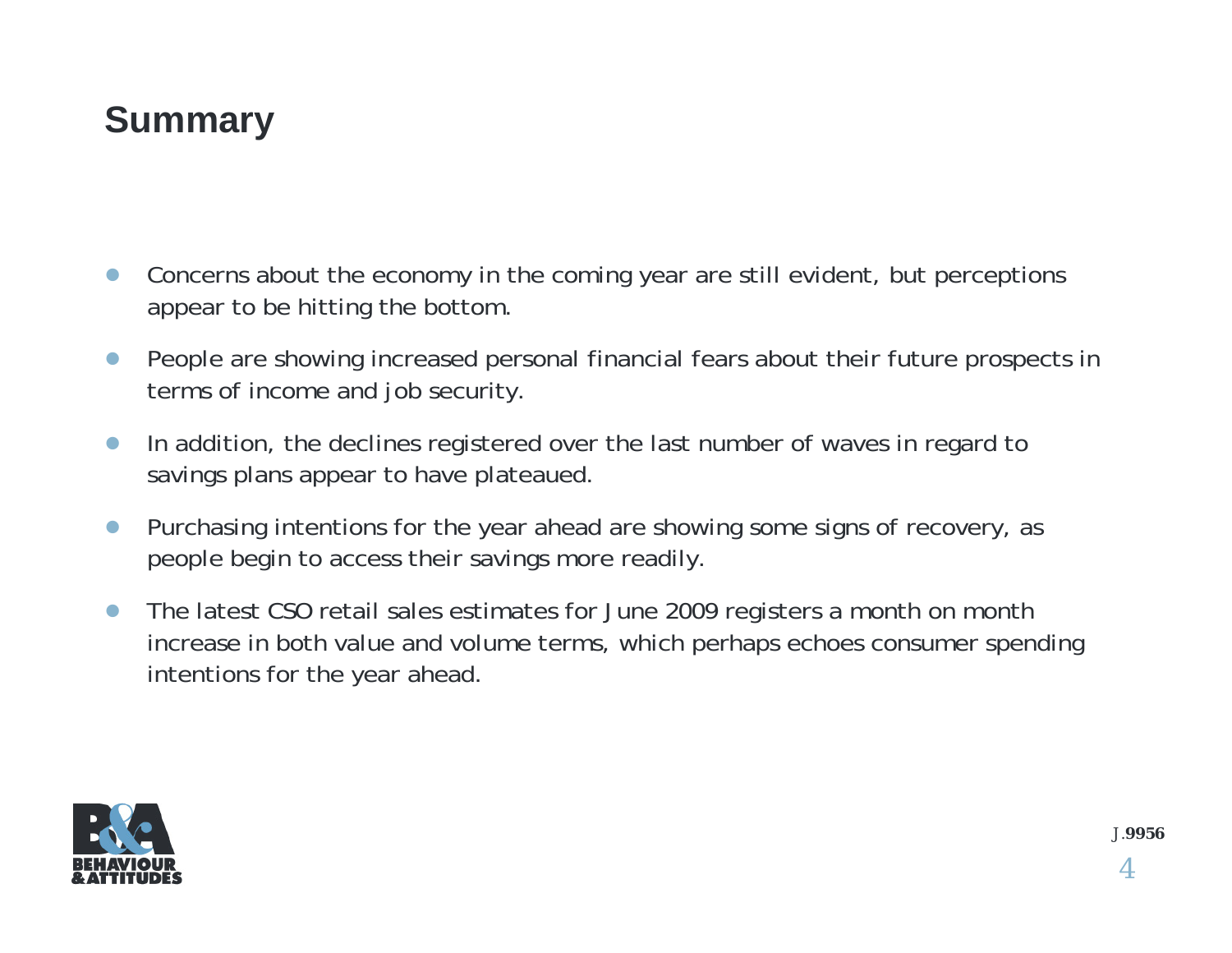### **Economy – Looking Back**





Q.1 Thinking about the economy as a whole, do you think that the country is better off, worse off, or about the same as last year?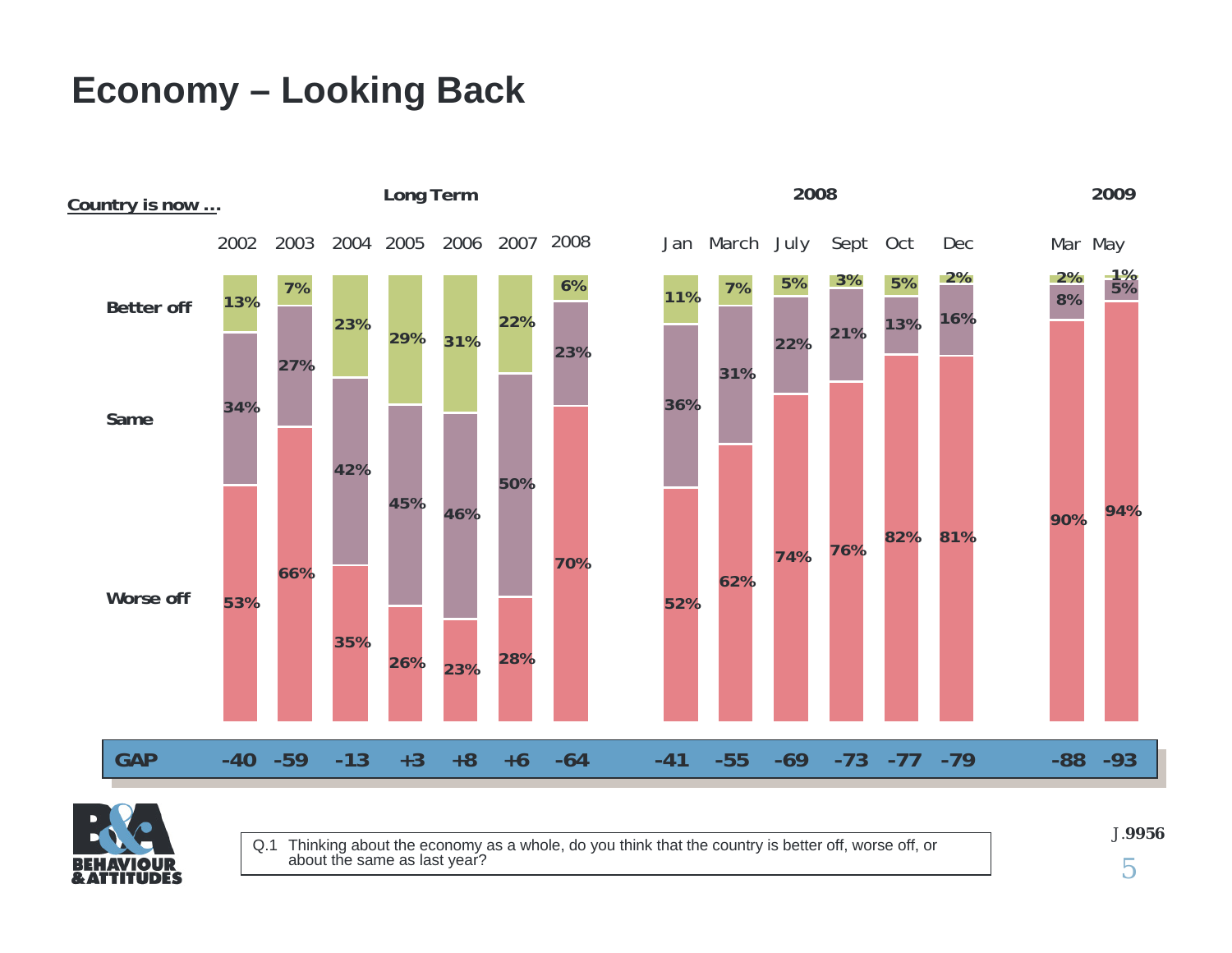### **Economy – Looking Forward**





Q.2 And what about the coming year, do you think that the country will be better off, worse off or about the same as this year?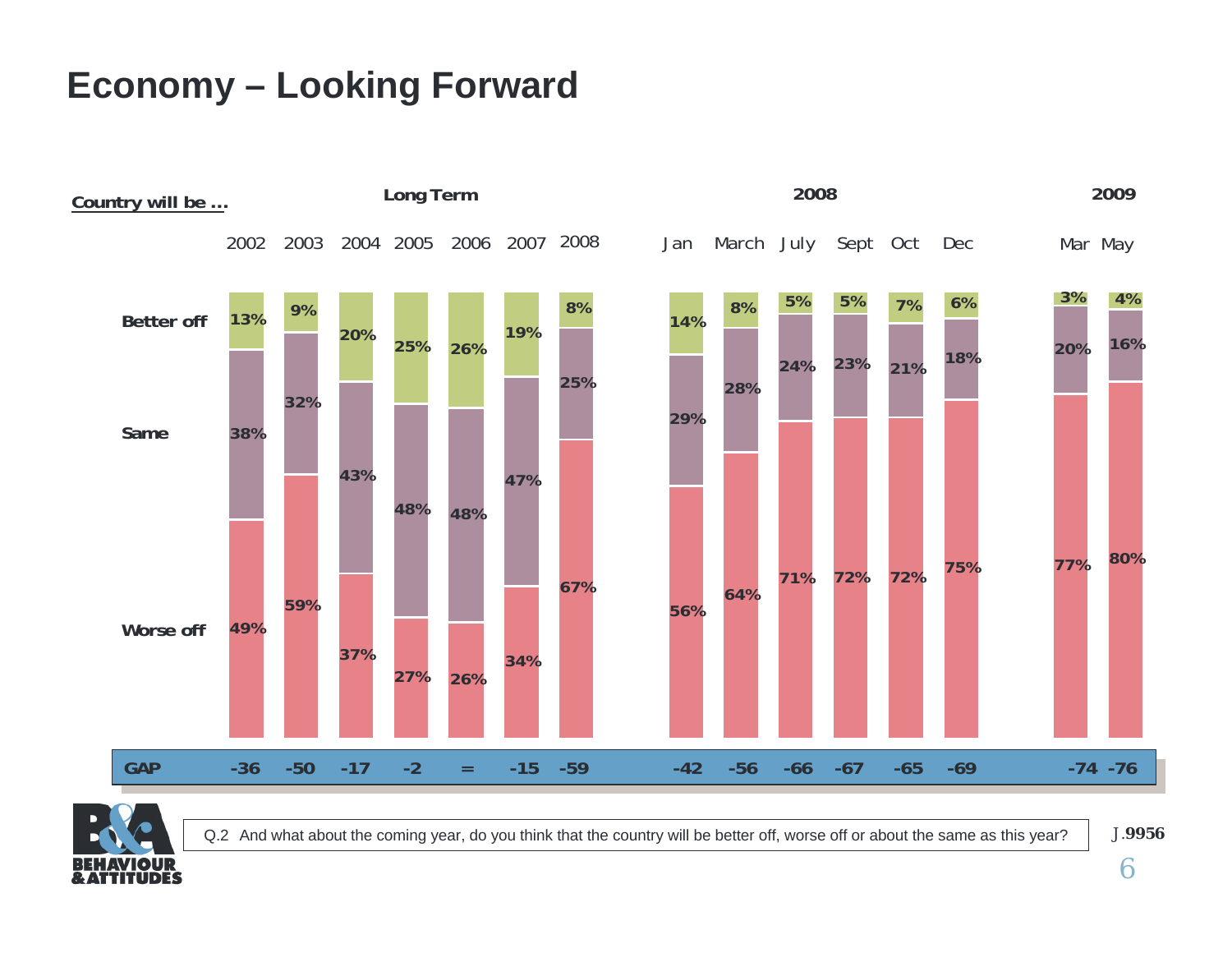### **Balance Of Opinion Economy**



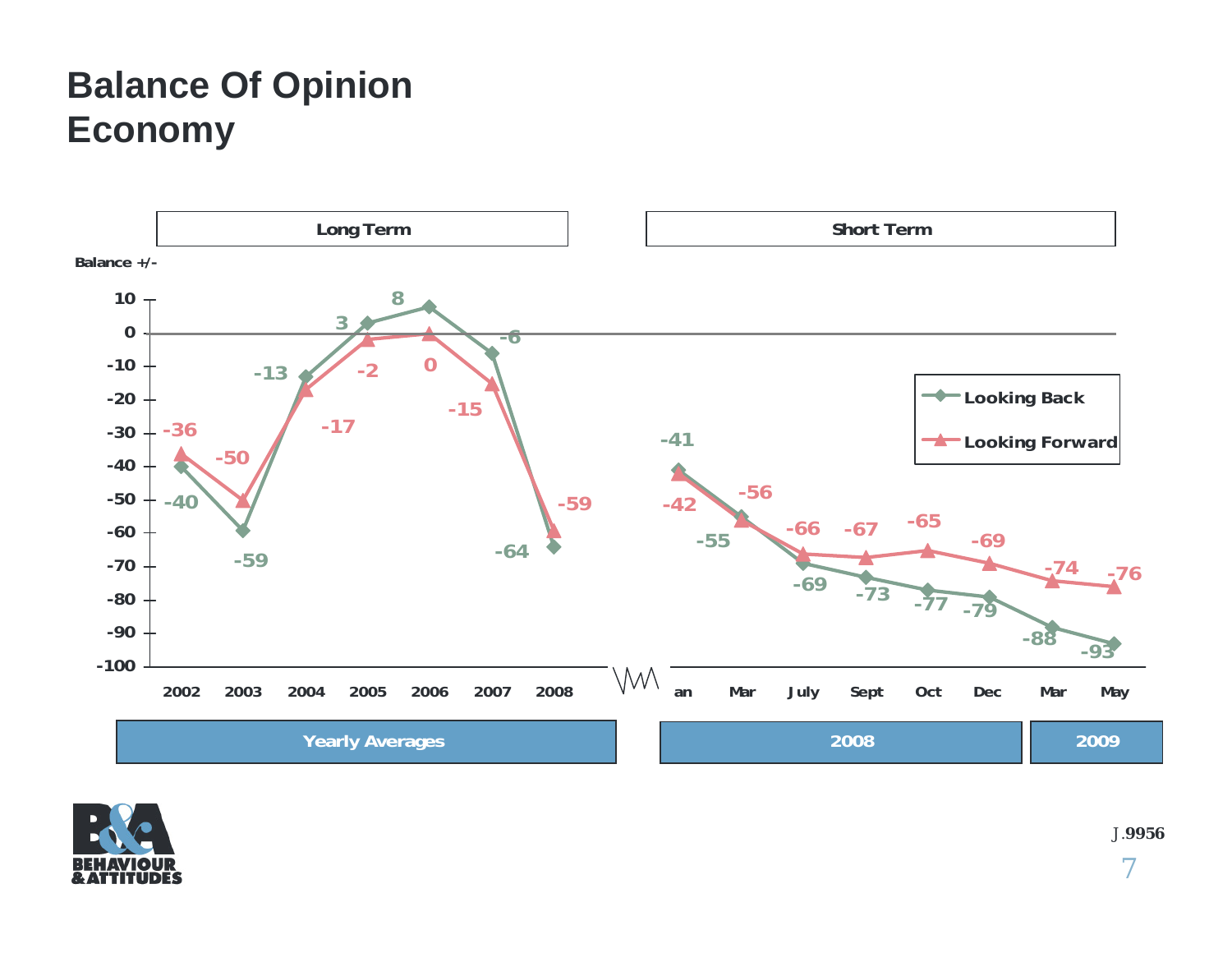### **Personal Finances – Looking Back**





Q.3 Do you feel better off financially, worse off financially or about the same compared to last year?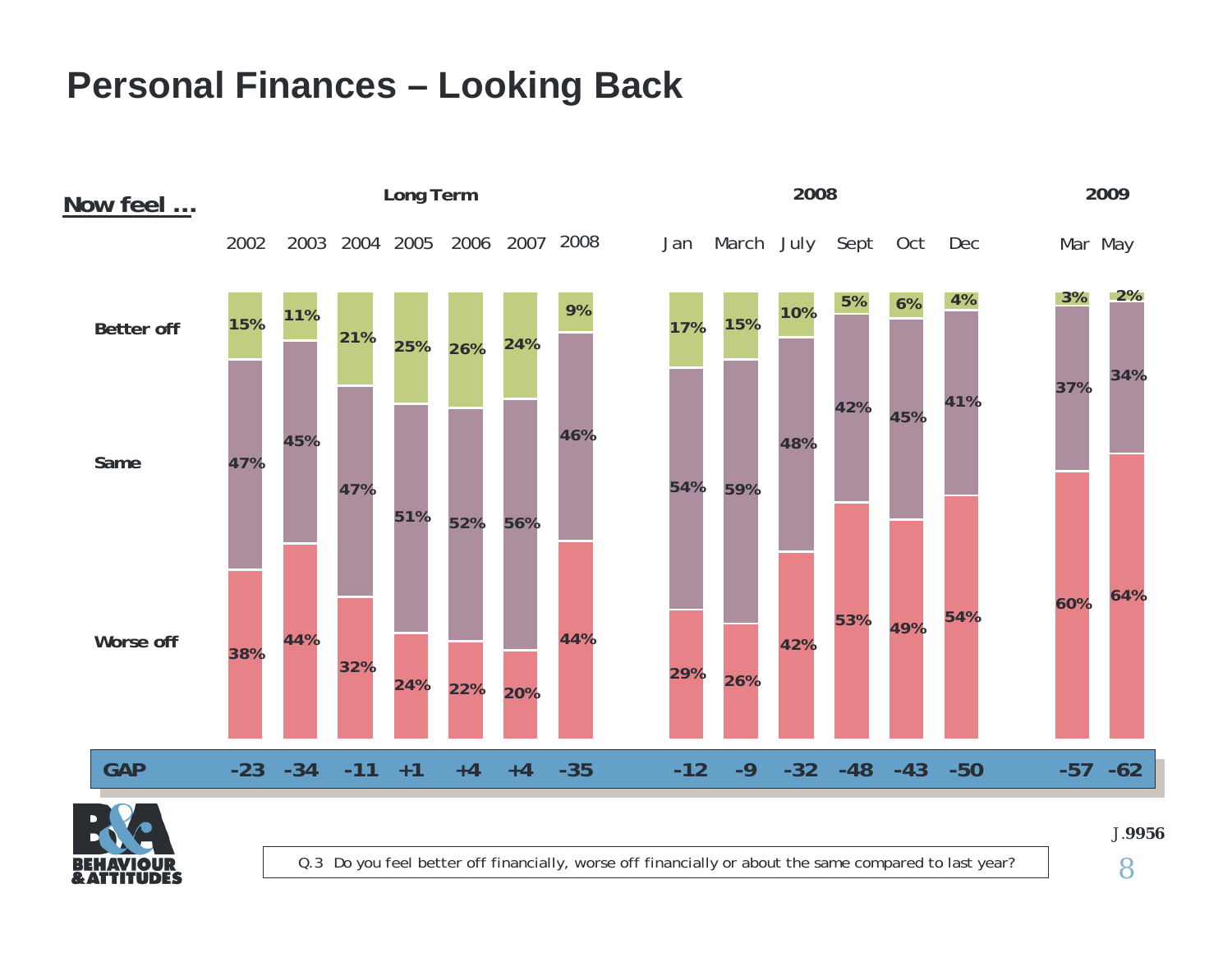#### **Personal Finances – Looking Forward**





Q. 5Do you expect your incom e in the next year, after inflation and taxes, to be higher, lower or the same as in the last twelve months?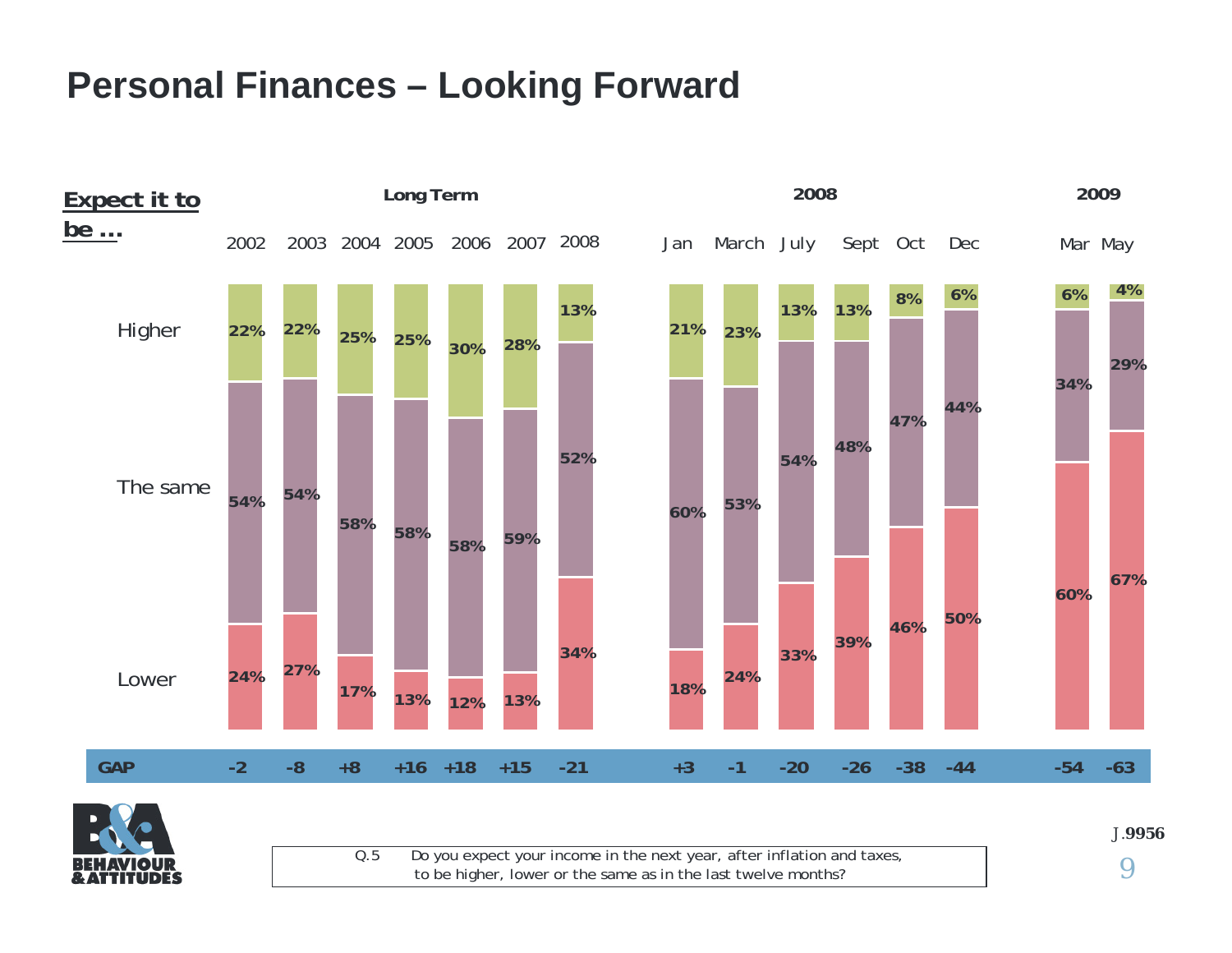#### **Balance Of Opinion - Personal Finances**



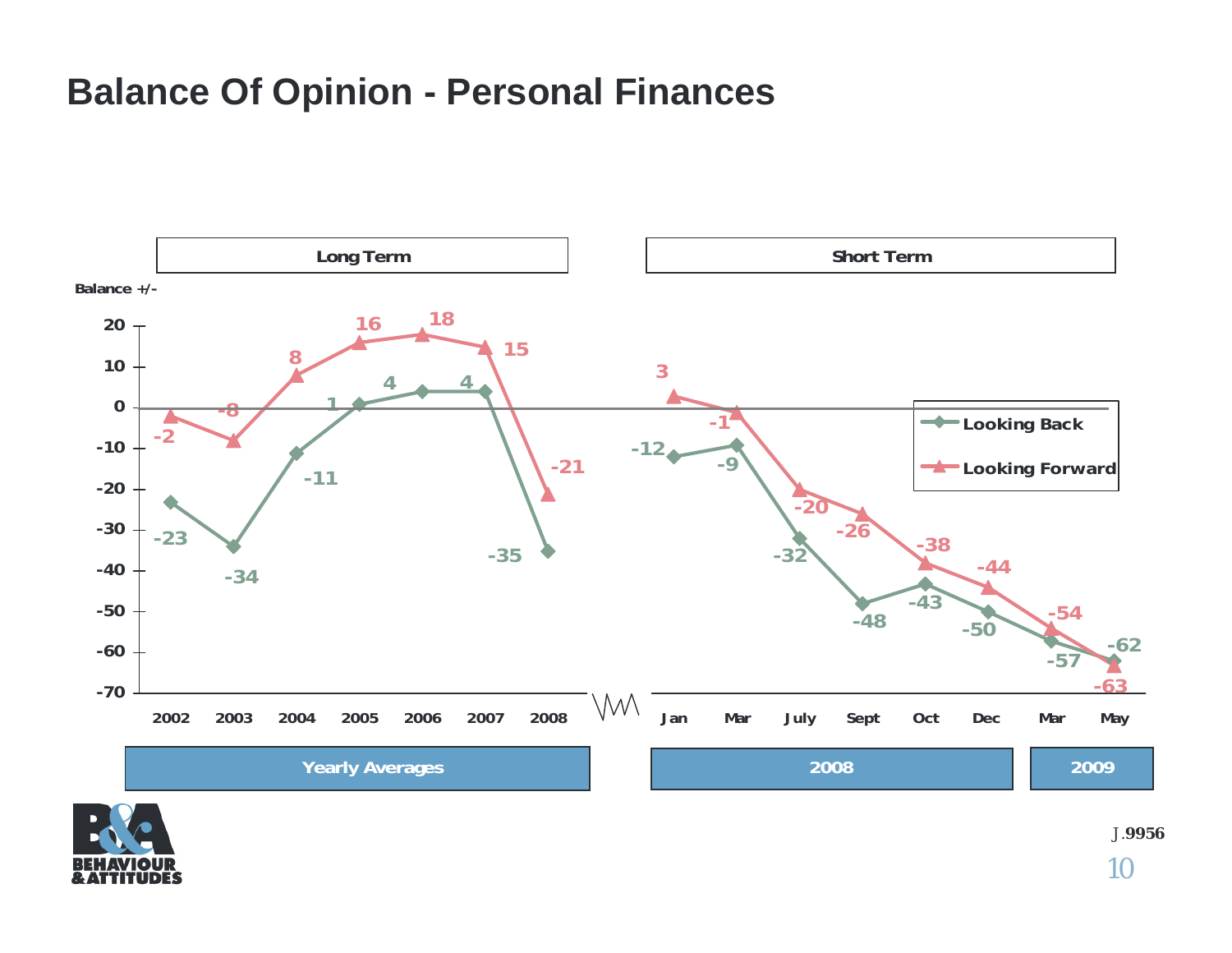#### **General Economy Vs Personal Finances**



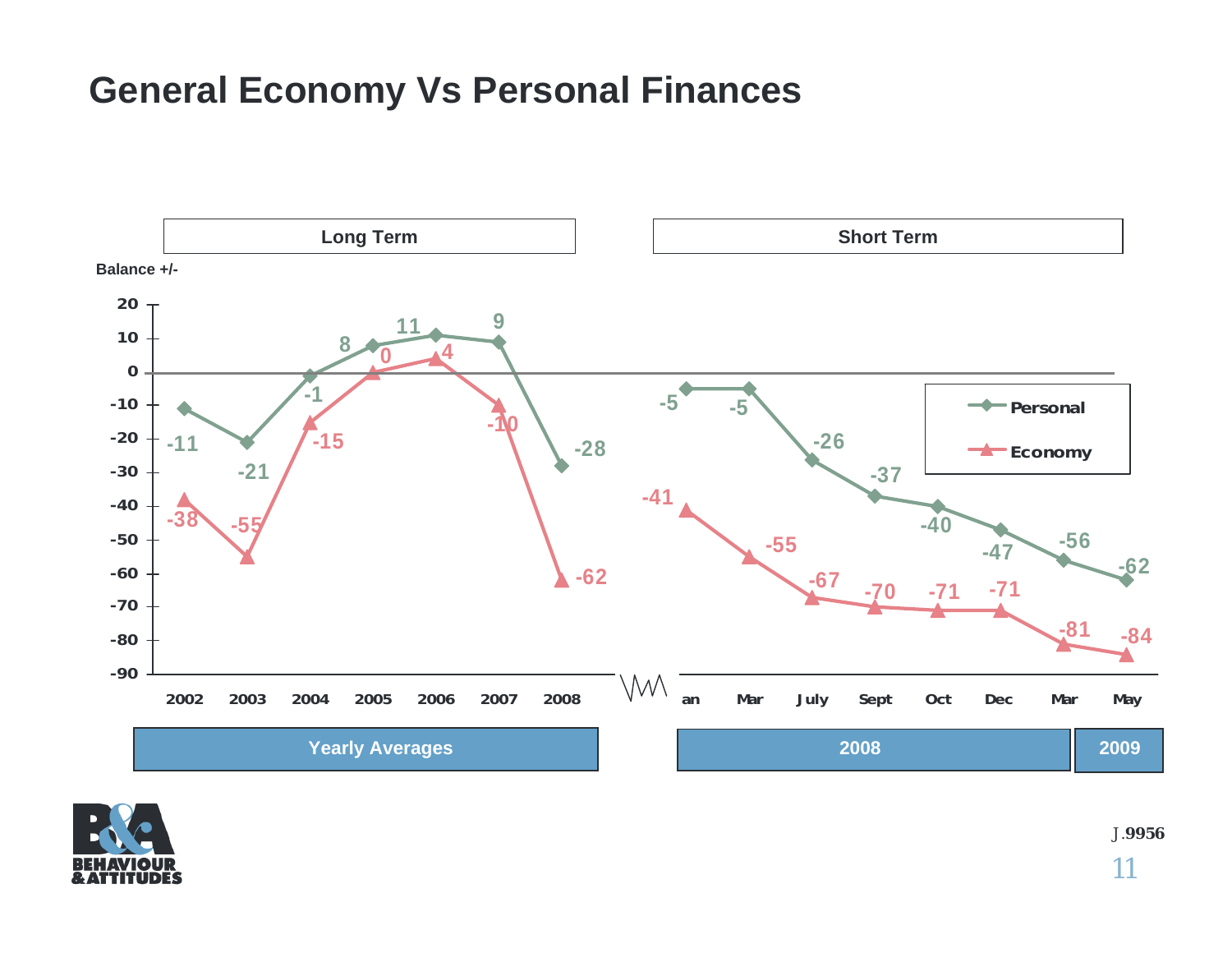#### **Personal Assets– Looking Forward**





Q.6Do you expect your assets (your house, shares, pension e ntitlements, savings) In the next year to be higher, lower or the same as in the past year? PROBE: A lot or a little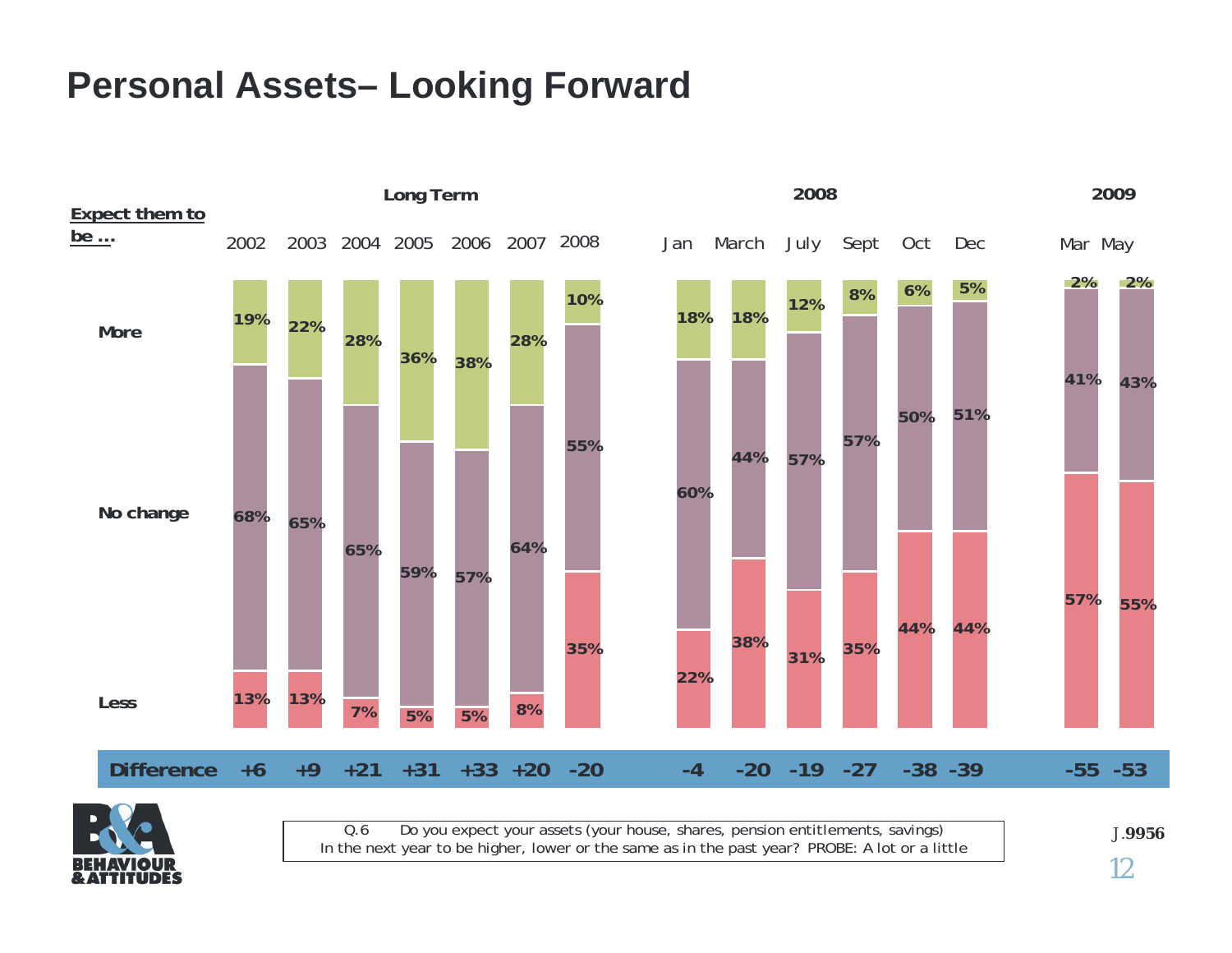#### **Purchasing Goods And Services – Looking Forward**





Q.7 In the year ahead, do you expect to purchase more, less or the same amount of goods and services as in the past year?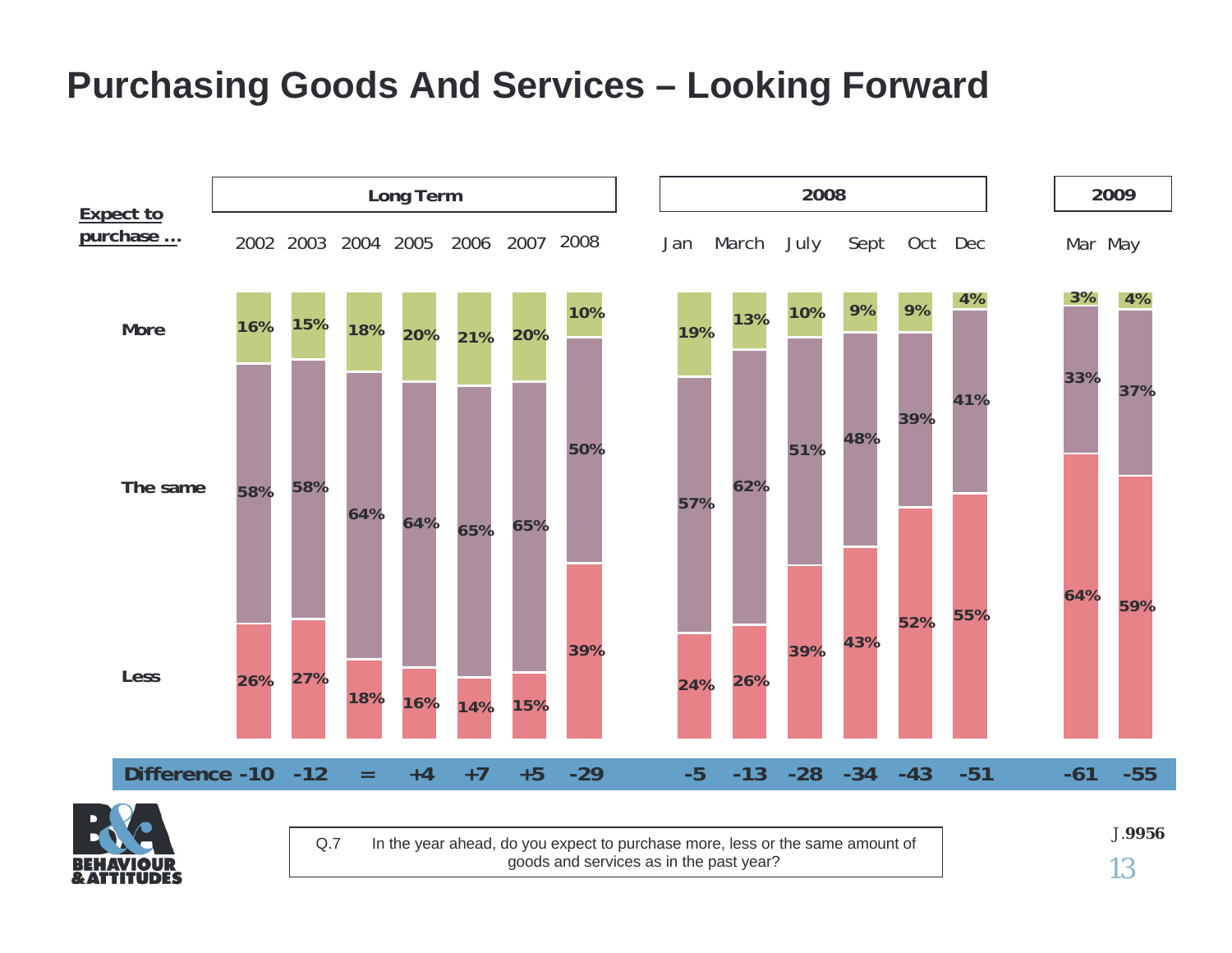#### **Savings – Looking Forward**

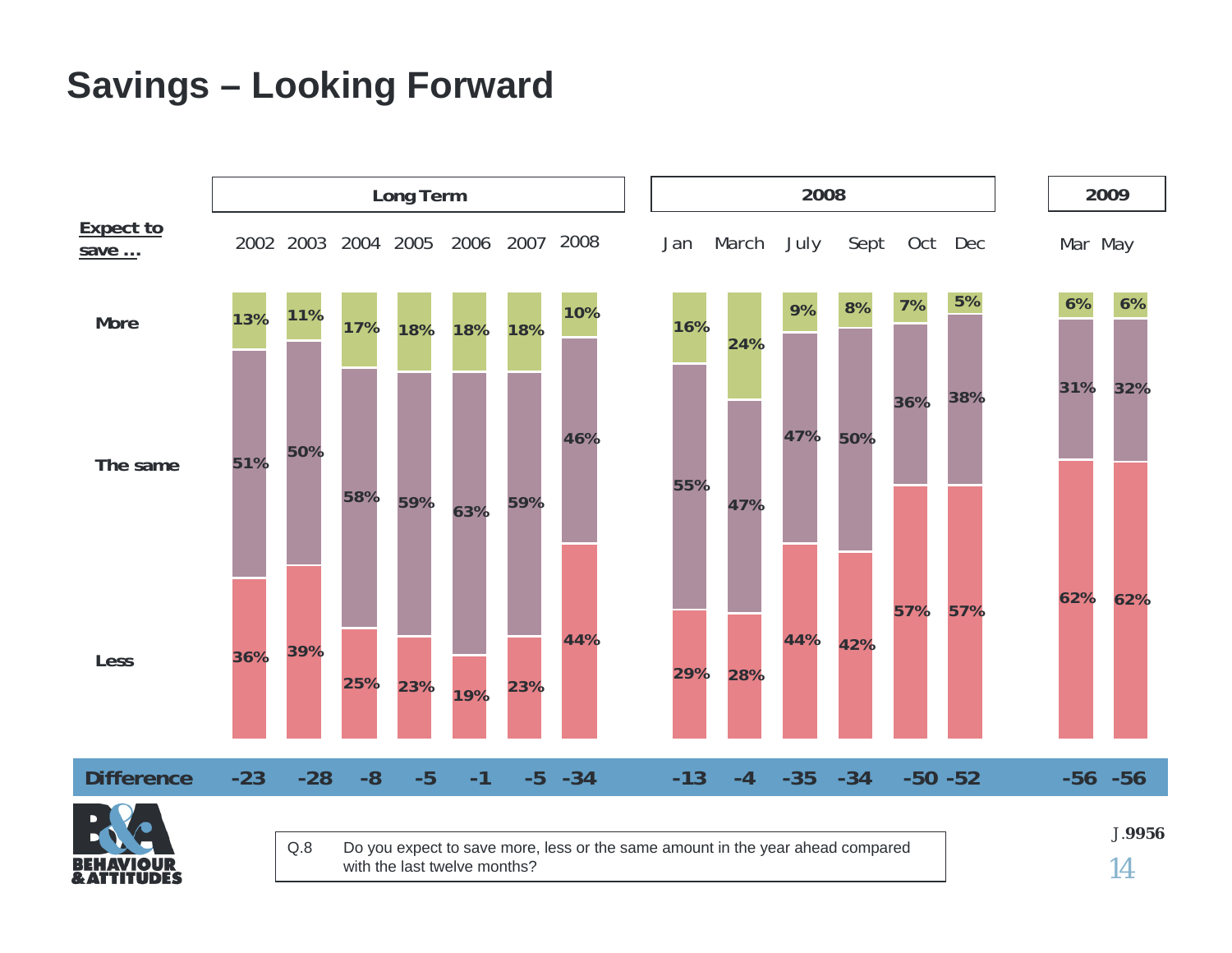#### **Balance Of Opinion**

**Expectations in regard to Assets, purchases, and savings**



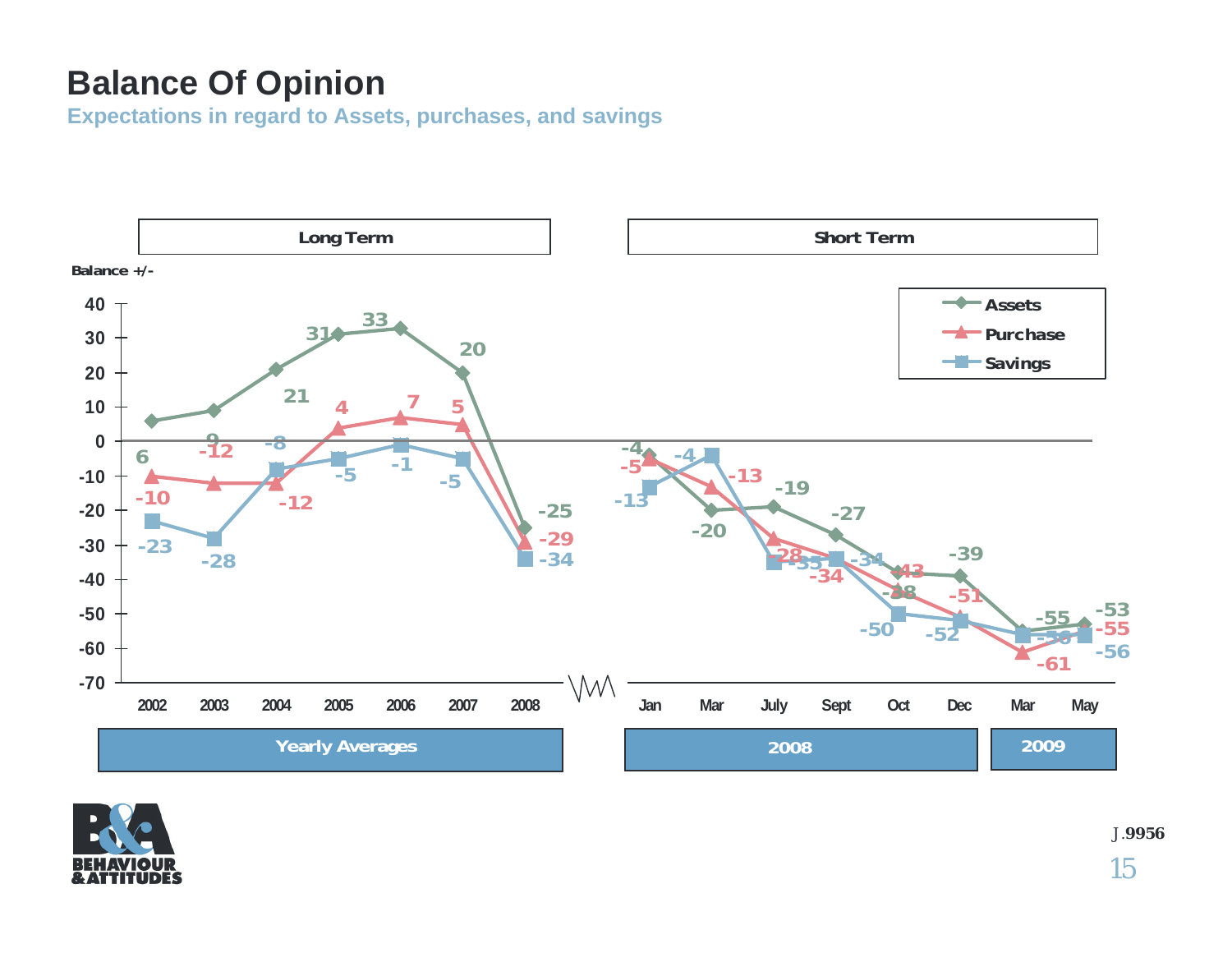## **Job Security Fears Abound**

**Concern that someone in household may lose their job in the next 6 months**



**Equates to over 700k people. Those in the 25-34 age bracket and the Greater Dublin area are most concerned.**





**While still of concern, signs evident that a clearer picture starting to emerge in relation to job security.**

J.**9956**

16Q.9 Are you very, somewhat, not very or not at all concerned that you or someone in your household may lose their job in the next six months?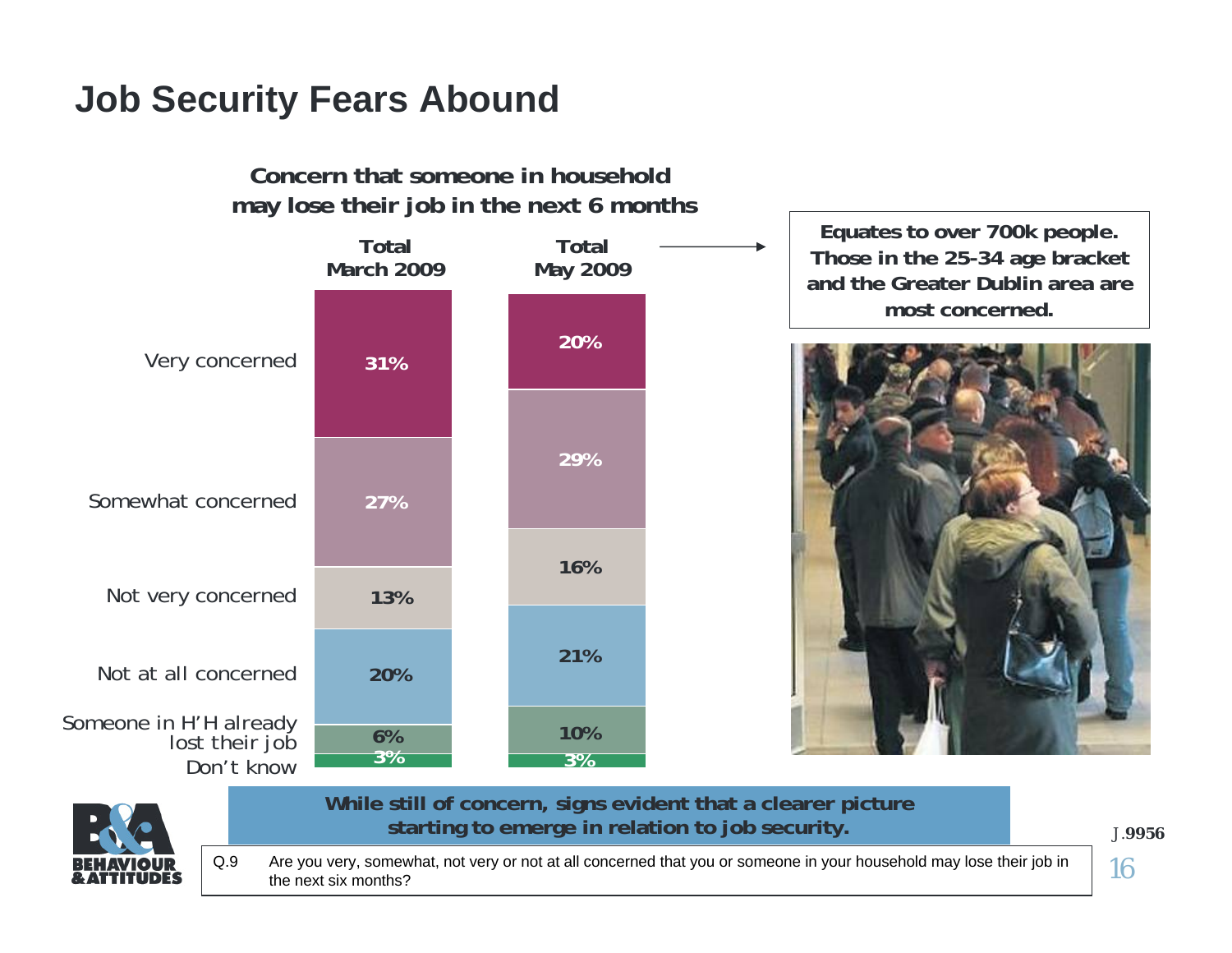#### **Are Consumers Coping?**

**Compared to a year ago, my household having more difficulty making ends meet**

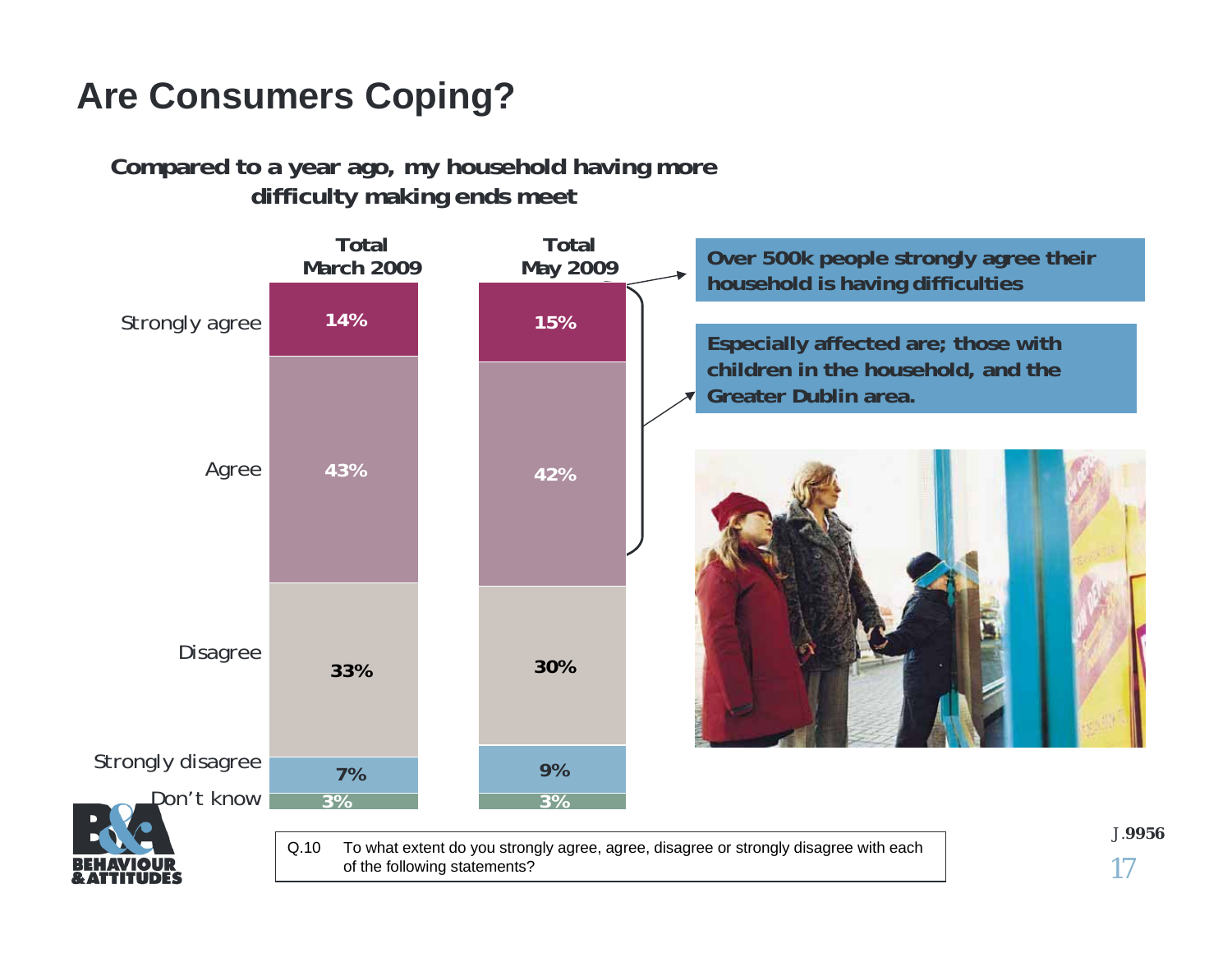# **CSO DATA (latest estimates 2009)**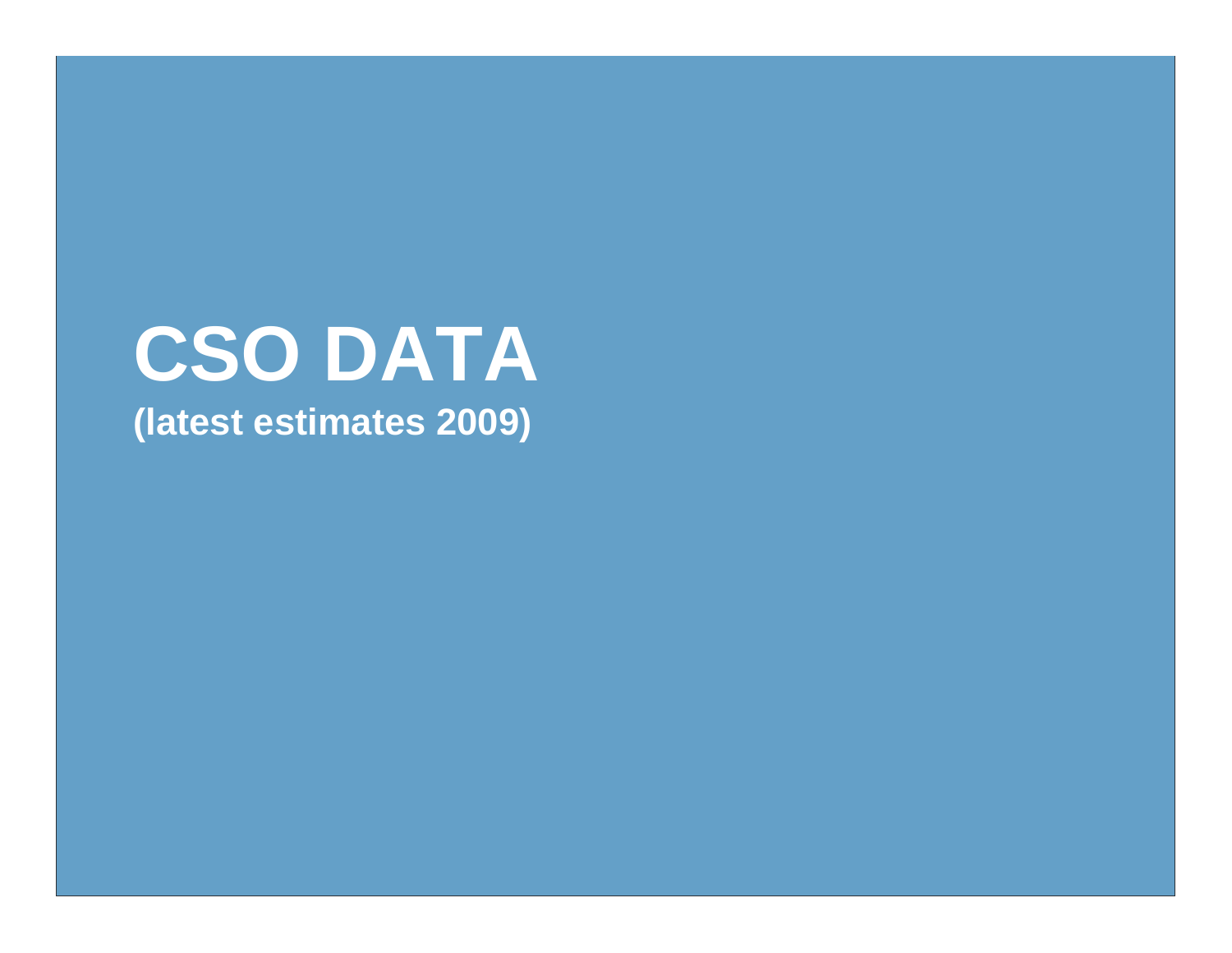#### **Quarterly National Accounts Quarter 4 2008 Year on Year GNP Growth Rate**





**The economy has gone i nto sharp decline since March/April 2008.**  Consumer spending (personal consumption of goods and services) in volume terms during the fourth **quarter of 2008 was 6.7% lower compared with the same period of the previous year.**

\*So urce: CSO latest estimates March, 2009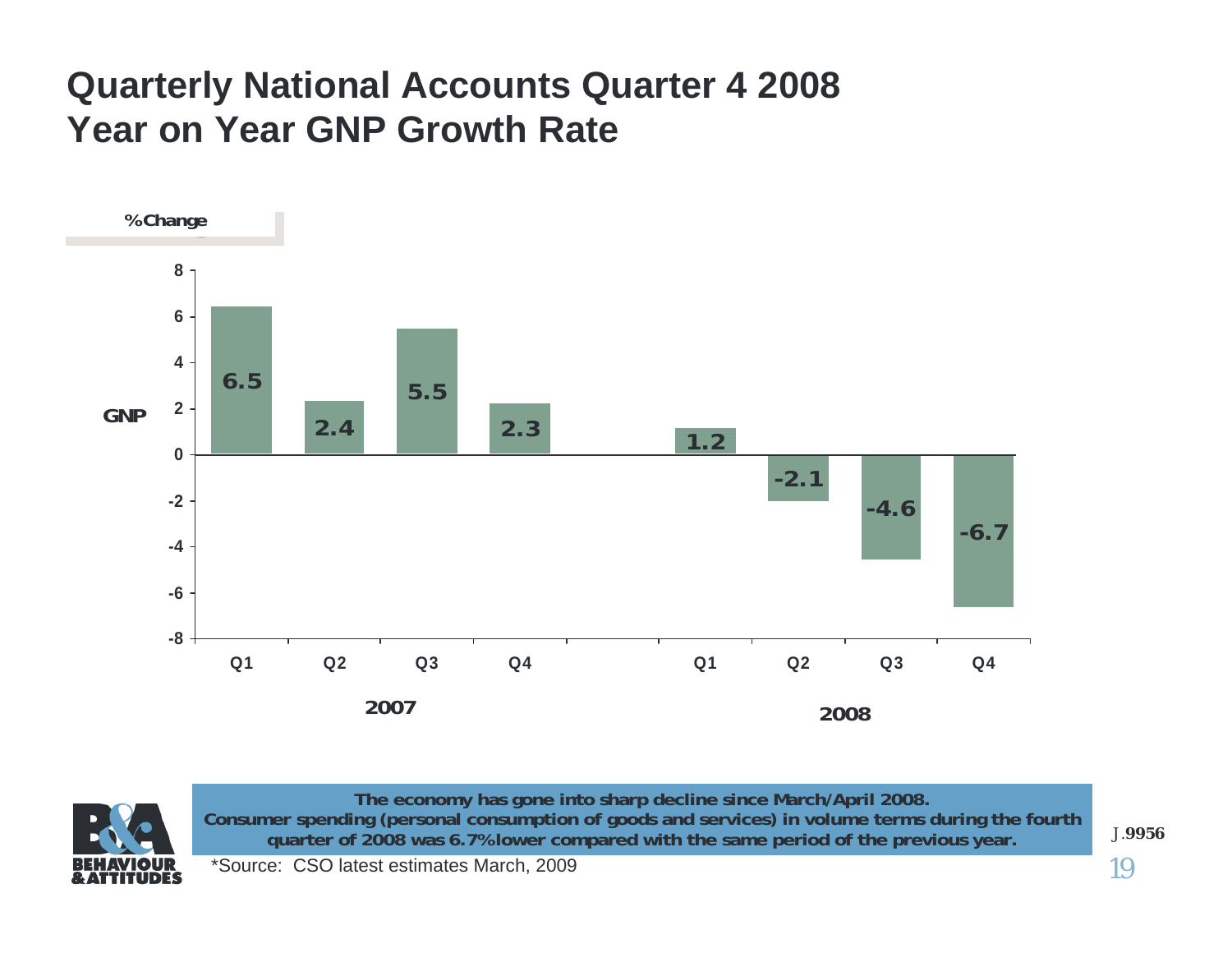#### **Monthly Retail Sales Values (Excluding Motor Trade) Comparisons with Previous Year**

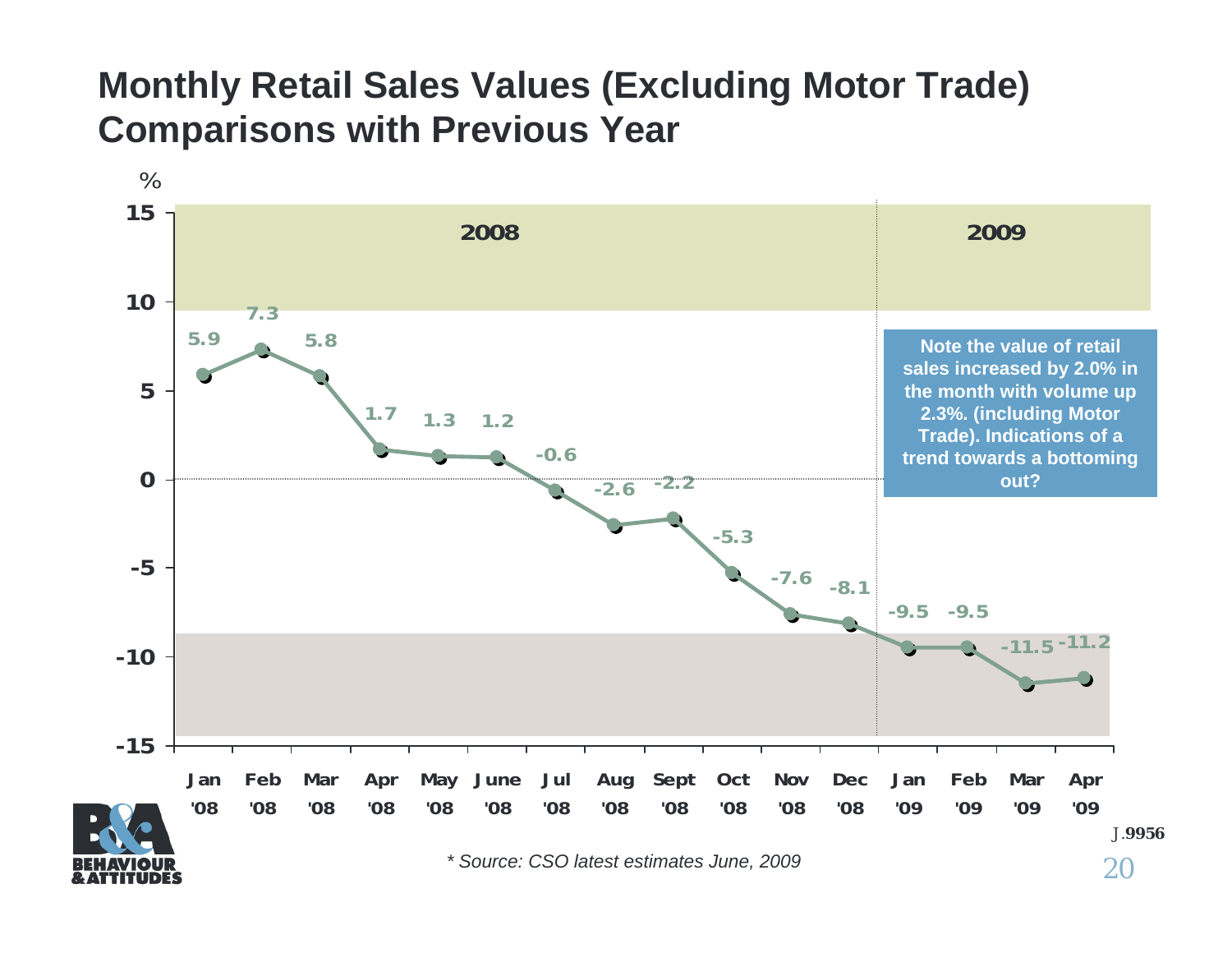#### **Volume & Value of Retail Sales**

**(All business combined) 2006-2009 (Index 2005 = 100) Up to March 2009 Index**



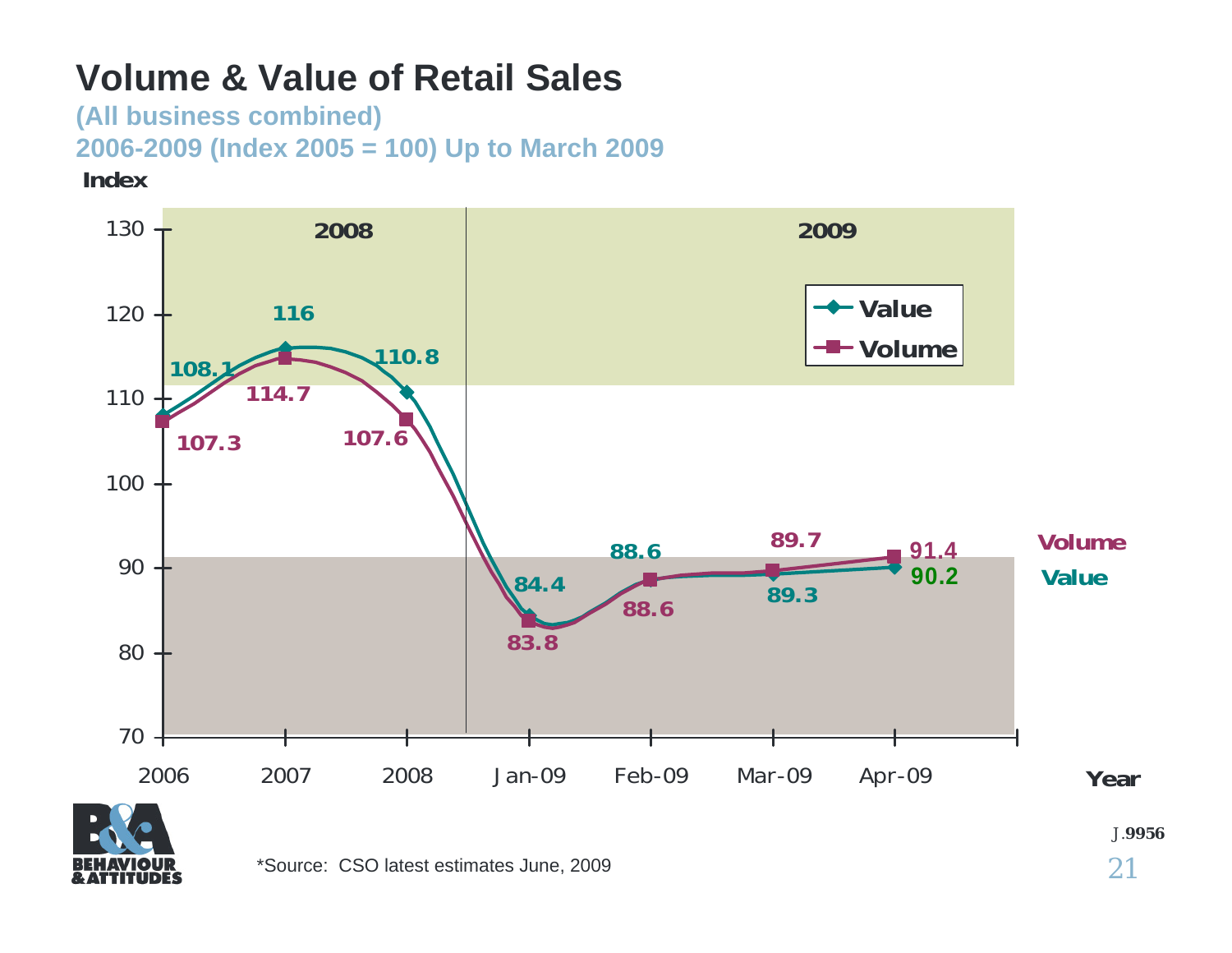## **Negative Inflation in 2009 Continues**

**% Annual Change**

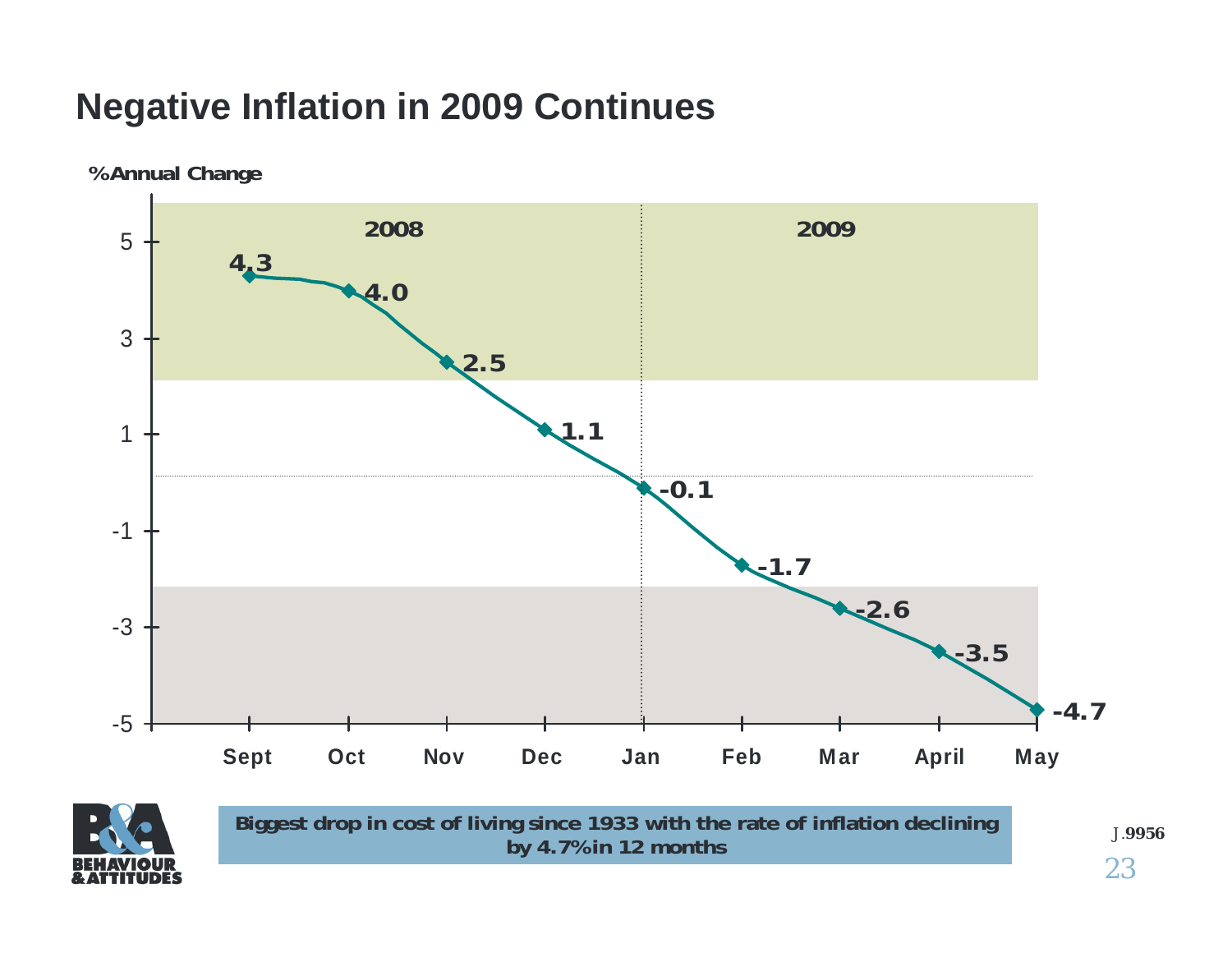#### **Comparison of main CPI Groups to the overall CPI annual % change: May 2009**



The main factors contributing to the monthly change were as follows:

- Housing, Water, Electricity, Gas and other Fuels fell due to further decreases in average mortgage interest repayments and private rents and a reduction in electricity and gas costs.
- While down on year on year, Clothing & Footwear prices increased in past month due to a recovery in prices following sales.
- Transport rose due to increases in petrol and diesel prices (n the past month, but are still down year on year.
- Alcoholic Beverages & Tobacco rose due to price increases for cigarettes and spirits.

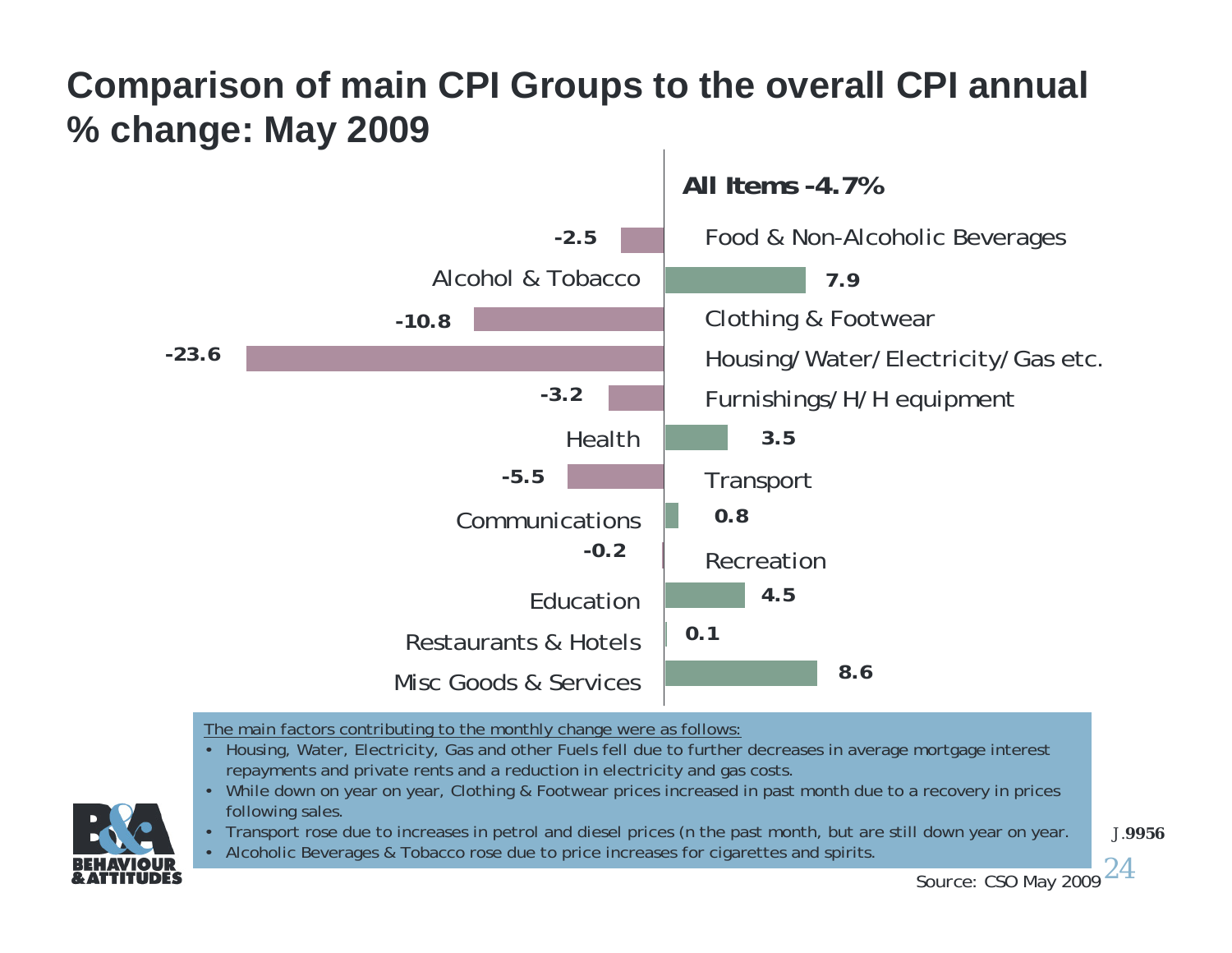#### **Unemployment Rates**

**Seasonally adjusted**





*The unemployment rate does not take into account reduced working hours up to 3 days a week, etc as does the Live Register*

\*Sour ce: CSO latest estimates May, 2009

25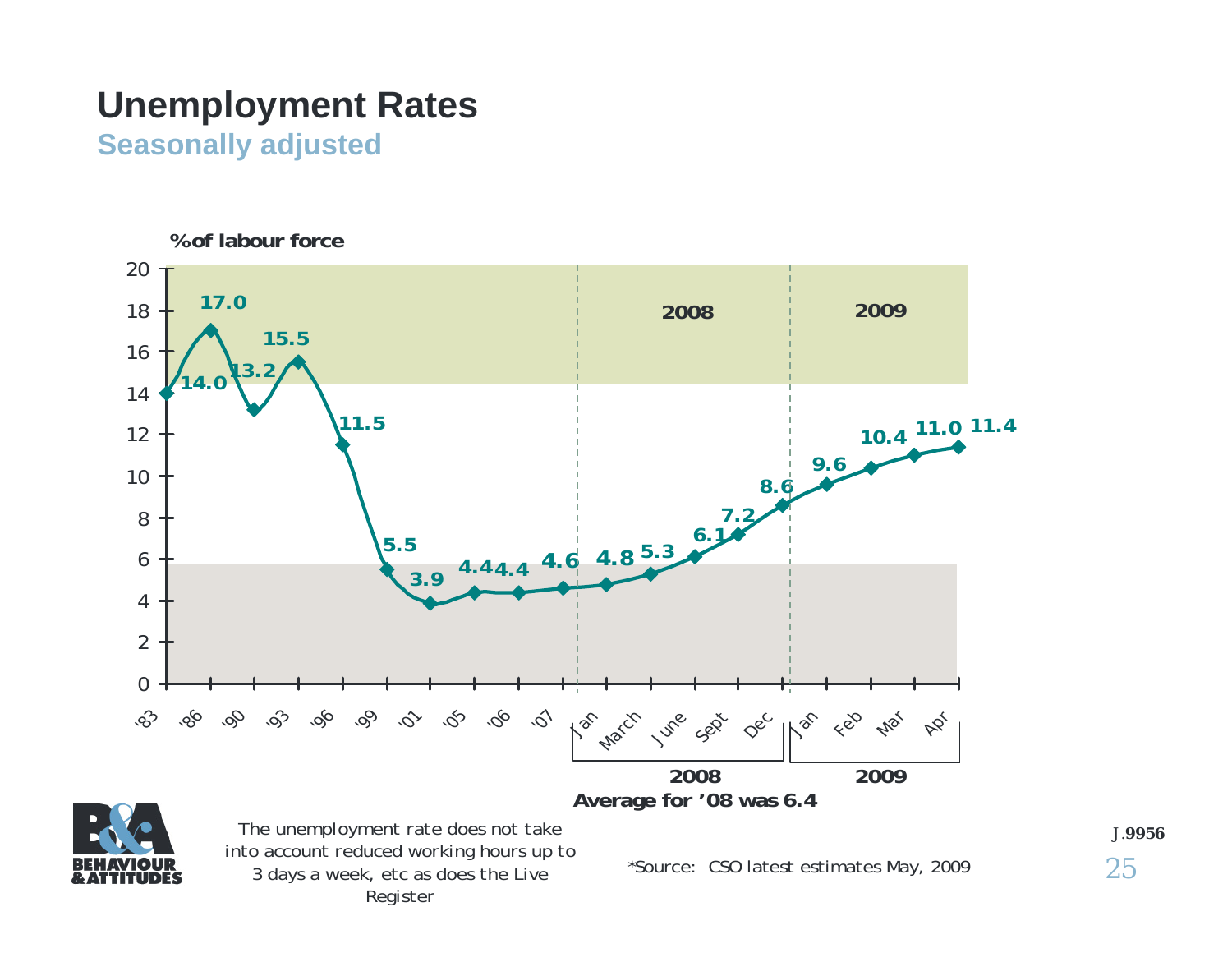#### **However the Live Register has Higher Figures Seasonally adjusted**





*\* The Liv e R egister is not designed t o m easure unemploym ent. It includes part-time work e.g. seasonal & casual workers who work up to 3 days per week*